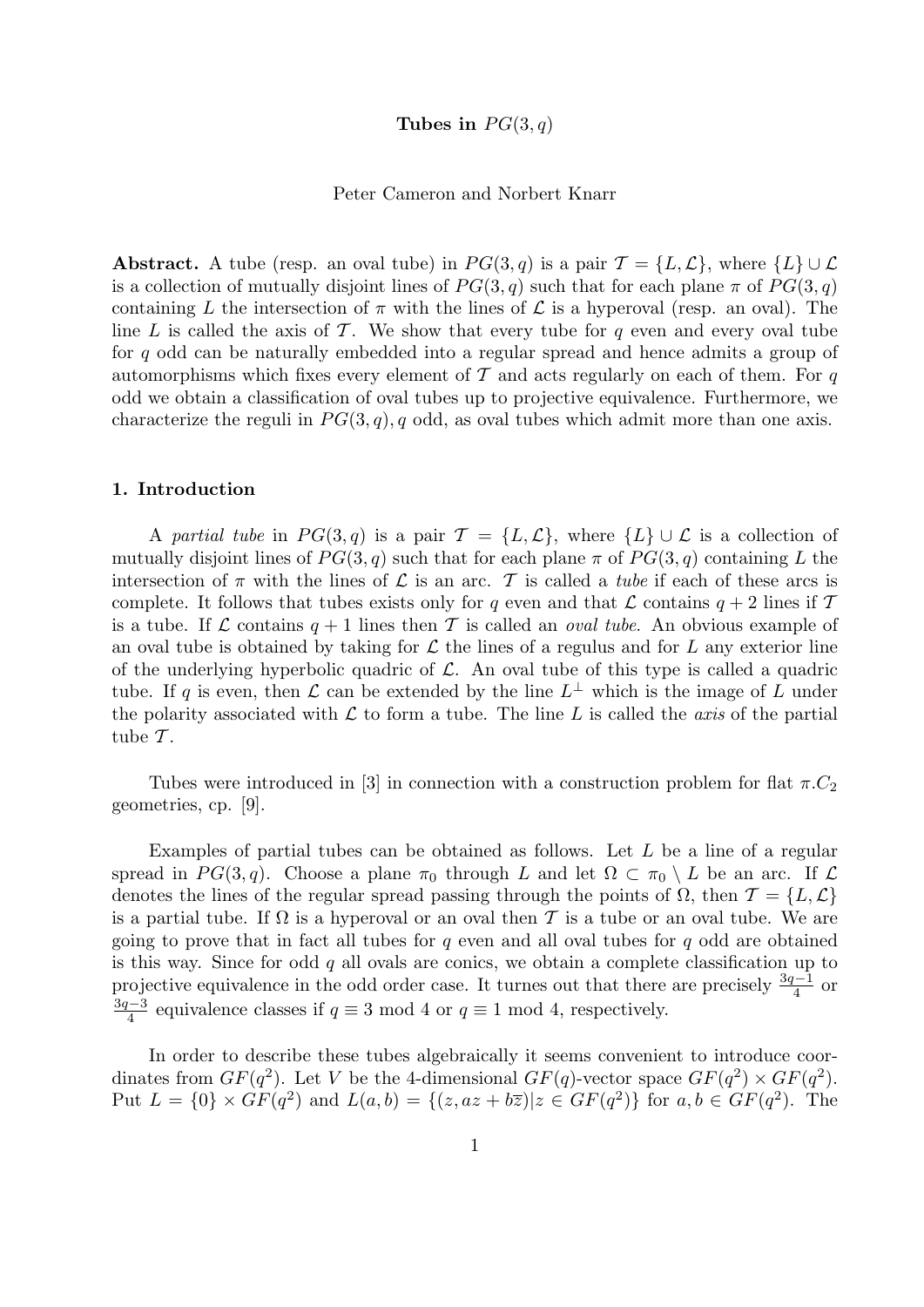sets  $L(a, b), a, b \in GF(q^2)$ , are precisely the 2-dimensional subspaces of V which are complementary to L. The set  $\mathcal{B} = \{L\} \cup \{L(m,0)|m \in GF(q^2)\}\$ is a regular spread. If we take the elements of this spread as points and all reguli contained in it as circles, then we get a model of the Miquelian inversive plane  $I(q)$  with pointset  $GF(q^2) \cup {\infty}$ . If we map  $L(m, 0)$  to m and L to  $\infty$ , then the reguli contained in B which do not contain L are mapped to the circles. Here, a circle is a set of the form  $\{aw + b | w \in GF(q^2), w\overline{w} = 1\}$ with  $a, b \in GF(q^2), a \neq 0$ .

Let  $\Omega$  be an arc in the affine plane  $GF(q^2)$  and put  $\mathcal{L} = \{L(a,0)|a \in \Omega\}$ . Then  $\mathcal{T} = \{L, \mathcal{L}\}\$ is a partial tube. T is a quadric tube if and only if  $\Omega$  is a circle.

A partial tube is called central if it admits a group of automorphisms which fixes all elements of  $\mathcal L$  and acts regularly on each of them.

Proposition 1.1. A partial tube is central if and only if it is isomorphic to one of the examples just described.

Proof. This is proved in [3], Theorem 3.2 for tubes, but the argument carries over to  $\Box$  partial tubes.

#### 2. Tubes of even order

For any three mutually skew lines  $L_1, L_2, L_3$  of  $PG(3, q)$  we denote the regulus spanned by them by  $\mathcal{R}(L_1, L_2, L_3)$ 

**Lemma 2.1.** Let  $\mathcal{T} = \{L, \mathcal{L}\}\$ be a partial tube and let  $\mathcal{L} = \{L_0, \ldots, L_m\}$ . Then  $\mathcal{A}_n =$  $\bigcup_{i\neq n} \mathcal{R}(L, L_i, L_n)$  is a partial spread of  $PG(3, q)$  for  $n = 0, \ldots, m$ .

*Proof.* Let G be any line of  $PG(3, q)$  which intersects L and  $L_n$  and let  $\pi$  be the plane spanned by L and G. Since G intersects  $L_n$  and the intersection of  $\pi$  with the lines of  $\mathcal L$ is an arc there is at most one  $i \in \{0, \ldots, m\} \setminus \{n\}$  with  $G \cap L_i \neq \emptyset$ . It follows that there is at most one  $i \in \{0, \ldots, m\} \setminus \{n\}$  such that G is a transversal of  $\mathcal{R}(L, L_i, L_n)$  and hence  $\mathcal{A}_n$  is a partial spread.

**Proposition 2.2.** Let T be a tube with q even. Then the partial spread  $A_n$  is a regular spread for  $n = 0, \ldots, q+2$  and these spreads all coincide.

*Proof.* By the preceding lemma  $A_n$  is a partial spread. Since  $A_n$  contains  $2 + (q +$  $1(q-1) = q^2 + 1$  lines it is actually a spread.

Consider the following incidence structure M. Points of M are the lines of  $PG(3, q)$ that intersect L and  $L_n$  and circles of M are the reguli of  $PG(3, q)$  that admit L and  $L_n$ as transversals. Then it is well-known that  $M$  is isomorphic to the Miquelian Minkowski plane over  $GF(q)$ , cp. eg. [1: III 4. Satz 5.1].

The reguli opposite to the  $\mathcal{R}(L, L_i, L_n), i \in \{0, \ldots, q+2\} \setminus \{n\}$ , constitute a flock of this Minkowski plane and  $\mathcal{A}_n$  is the spread associated with this flock, cp. [4]. By a result of Thas [10], the flock is linear since q is even and hence  $A_n$  is regular.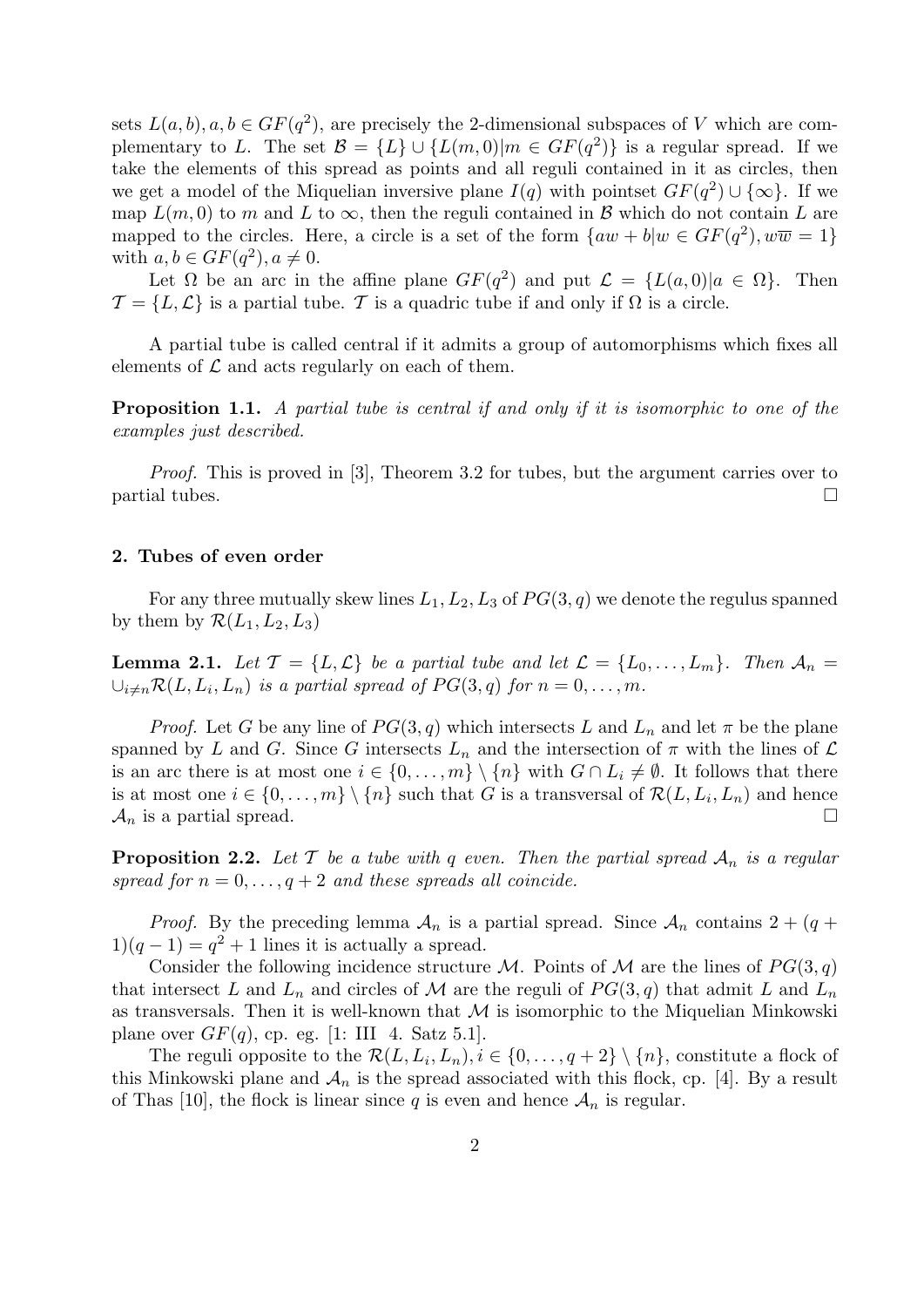Under the Plücker mapping the regular spreads correspond to intersections of the Klein quadric with certain projective spaces of rank 3. It follows that two regular spreads which have 4 common lines that are not contained in a regulus are the same. Since each of the spreads  $\mathcal{A}_n, n = 0, \ldots, q+2$  contains the lines  $L, L_0, \ldots, L_{q+2}$ , they all coincide.  $\Box$ 

This result immediately implies the following

Theorem 2.3. Every tube of even order is central.

## 3. Oval tubes of odd order

For oval tubes of odd order the situation is more complicated. In this case, every partial spread  $A_n$  is associated with a partial flock of a hyperbolic quadric of deficiency one. Partial flocks of this type have been investigated by Johnson [5], and there are examples of such partial flocks which cannot be extended to a flock. In any case, the partial spread  $\mathcal{A}_n \setminus \{L, L_n\}$  can be extended to a spread by a collection of transversals to L and  $L_n$ . The partial flock can be extended to a flock if and only if these transversals form a regulus. There are known counterexamples for  $q = 4, 5, 9$ , cp. [5], [6], [2].

In  $[3]$  the following description for partial tubes has been given. Let V be the 4dimensional vector space  $GF(q)^2 \times GF(q)^2$  and put  $L = \{0\} \times GF(q)^2$ . Then every line of  $PG(V)$  which is disjoint from L is the graph of a unique linear mapping from  $GF(q)^2$ to  $GF(q)^2$ , which we identify with its matrix. A collection  $A_0, \ldots, A_m$  of  $2 \times 2$  matrices defines a partial tube with axis  $L$  if and only if the following two conditions are satisfied:

- (i)  $A_i A_j$  is nonsingular for  $i \neq j$
- (ii) for any vector  $v \neq 0$  and any distinct  $i, j, k \in \{0, ..., m\}$  the points  $A_i v, A_i v, A_k v$  are affine independent.

Note that (ii) is equivalent to  $\Omega_v = \{A_0v, \ldots, A_mv\}$  being an  $(m+1)$ -arc (in particular an oval if  $m = q$  for every  $v \neq 0$ .

**Lemma 3.1.** A collection  $A_0, \ldots, A_m$  of  $2 \times 2$  matrices defines a partial tube with axis L if and only if they satisfy (i) and

(ii) For all  $(\lambda, \mu) \in GF(q)^2 \setminus \{(0, 0)\}\$ and all distinct  $i, j, k \in \{0, ..., m\}$  the matrix  $\lambda(A_j A_i$ ) +  $\mu(A_k - A_i)$  is nonsingular.

*Proof.* Condition (ii) is equivalent to the following requirement. For all  $(\lambda, \mu) \in$  $GF(q)^2 \setminus \{(0,0)\},$  for all  $v \neq 0$  and for all distinct  $i, j, k$  there holds  $\lambda(A_j - A_i)v + \mu(A_k - b_j)$  $A_i)v \neq 0$ . But this is also equivalent to (ii').

This lemma is in fact equivalent to Proposition 2.1 since it easy to see that  ${A_n + A_n}$  $\lambda(A_i - A_n)|\lambda \in GF(q), i \neq n$  is a (partial) matrix spread set for the partial spread  $A_n$ .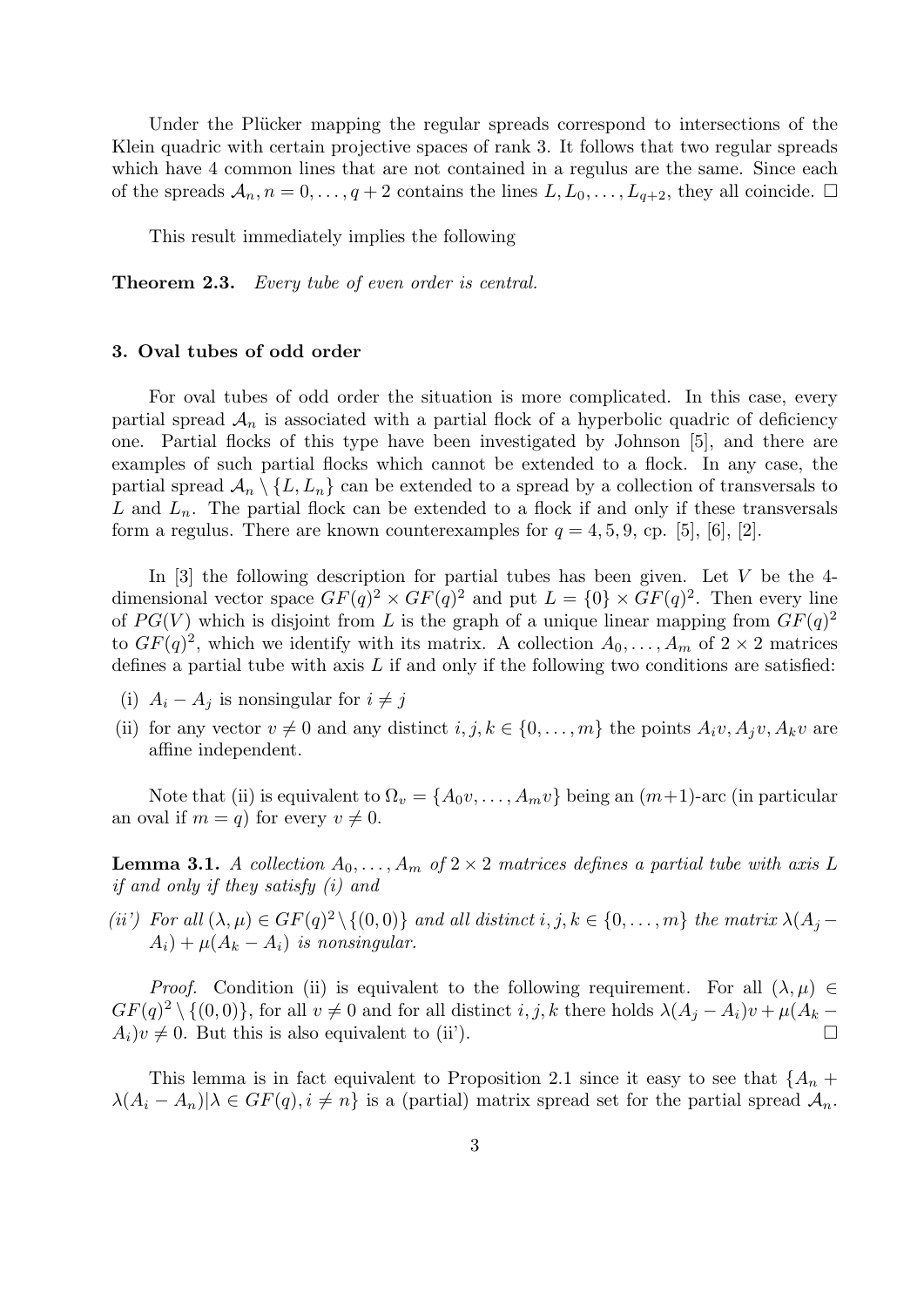This follows from the fact that the reguli of  $PG(V)$  which contain L correspond to the affine lines of the space of  $2 \times 2$  matrices, cp. e.g. [8] or [7: Lemma 4.11].

**Lemma 3.2.** Let  $\Omega = \{v_0, \ldots, v_q\} \subset GF(q)^2$  be a conic. Then  $\sum_{i=0}^q v_i$  is the midpoint of Ω.

*Proof.* This is obviously true if the midpoint of  $\Omega$  is the origin.

Let v be the midpoint of  $\Omega$ , then  $\Omega - v$  is a conic whose midpoint is the origin. Thus we get

$$
0 = \sum_{i=0}^{q} (v_i - v) = \left(\sum_{i=0}^{q} v_i\right) - (q+1)v = \left(\sum_{i=0}^{q} v_i\right) - v
$$

and the result follows.

**Corollary 3.3.** The midpoint of  $\Omega_v$  is given by  $m_v = (\sum_{j=0}^q A_j)v$ .

**Lemma 3.4.** For every  $i \in \{0, \ldots, q\}$  there exists  $k = \sigma(i) \in \{0, \ldots, q\}$  such that  $A_i$  +  $A_{\sigma(i)} = 2(\sum_{j=0}^{q} A_j).$ 

*Proof.* Given  $i \in \{0, ..., q\}$  and  $v \in GF(q)^2 \setminus \{0\}$  there exists  $k \in \{0, ..., q\} \setminus \{i\}$  such that  $A_i v + A_k v = 2(\sum_{j=0}^q A_j)v$ , but k is dependent on v. Since there are  $q + 1$  mutually linear independent vectors in  $GF(q)^2$  but only q choices for k, there are linear independent vectors v and w such that  $A_i v + A_k v = 2(\sum_{j=0}^q A_j)v$  and  $A_i w + A_k w = 2(\sum_{j=0}^q A_j)w$ . It follows that  $A_i + A_k = 2(\sum_{j=0}^q A_j)$ .

If we replace every  $A_i$  by  $A_i - (\sum_{j=0}^q A_j)$  we may assume that our collection of matrices is closed unter taking additive inverses and that all conics  $\Omega_v$  are centrally symmetric with respect to the origin. Moreover, we may renumber the matrices  $A_i$  with indices from  $\{\pm 1, \ldots, \pm \frac{q+1}{2}\}$  $\frac{+1}{2}$  such that  $A_{-i} = -A_i$  for all  $i \in {\pm 1, ..., \pm \frac{q+1}{2}}$  $\frac{+1}{2}$ .

By identifying  $GF(q)^2$  and  $GF(q^2)$  we may assume that for each  $i \in \{\pm 1, \ldots, \pm \frac{q+1}{2}\}$  $\frac{+1}{2}$ there are  $a_i, b_i \in GF(q^2)$  such that  $A_i v = a_i v + b_i \overline{v}$  for all  $v \in GF(q^2)$ . We may also assume that  $a_1 = 1, b_1 = 0$  and  $b_2 = 0$ , i.e. that  $A_1$  is the identity and that  $A_2$  is linear over  $GF(q^2)$ . Note that the elements of  $\mathcal L$  are now precisely the sets  $L(a_i, b_i), i \in \{\pm 1, \ldots, \pm \frac{q+1}{2}\}$  $\frac{+1}{2}$ . Since division by non-zero elements of  $GF(q^2)$  is linear over  $GF(q)$ , the sets

$$
\Omega_v' = \{\frac{A_i v}{v} | i \in \{\pm 1, \dots, \pm \frac{q+1}{2}\}\} = \{a_i + b_i \frac{\overline{v}}{v} | i \in \{\pm 1, \dots, \pm \frac{q+1}{2}\}\}\
$$

are conics for all  $v \in GF(q^2) \setminus \{0\}$ . By Hilbert's theorem 90, the elements of the form  $\overline{v}$  $\overline{\frac{v}{v}}, v \in GF(q^2)$ , are precisely the elements of norm 1. Hence the conics  $\Omega'_v, v \in GF(q^2) \setminus \{0\},$ coincide with the conics

$$
\Omega_w^* = \{a_i + b_i w | i \in \{\pm 1, \dots, \pm \frac{q+1}{2}\}\}, w \in GF(q^2), w\overline{w} = 1.
$$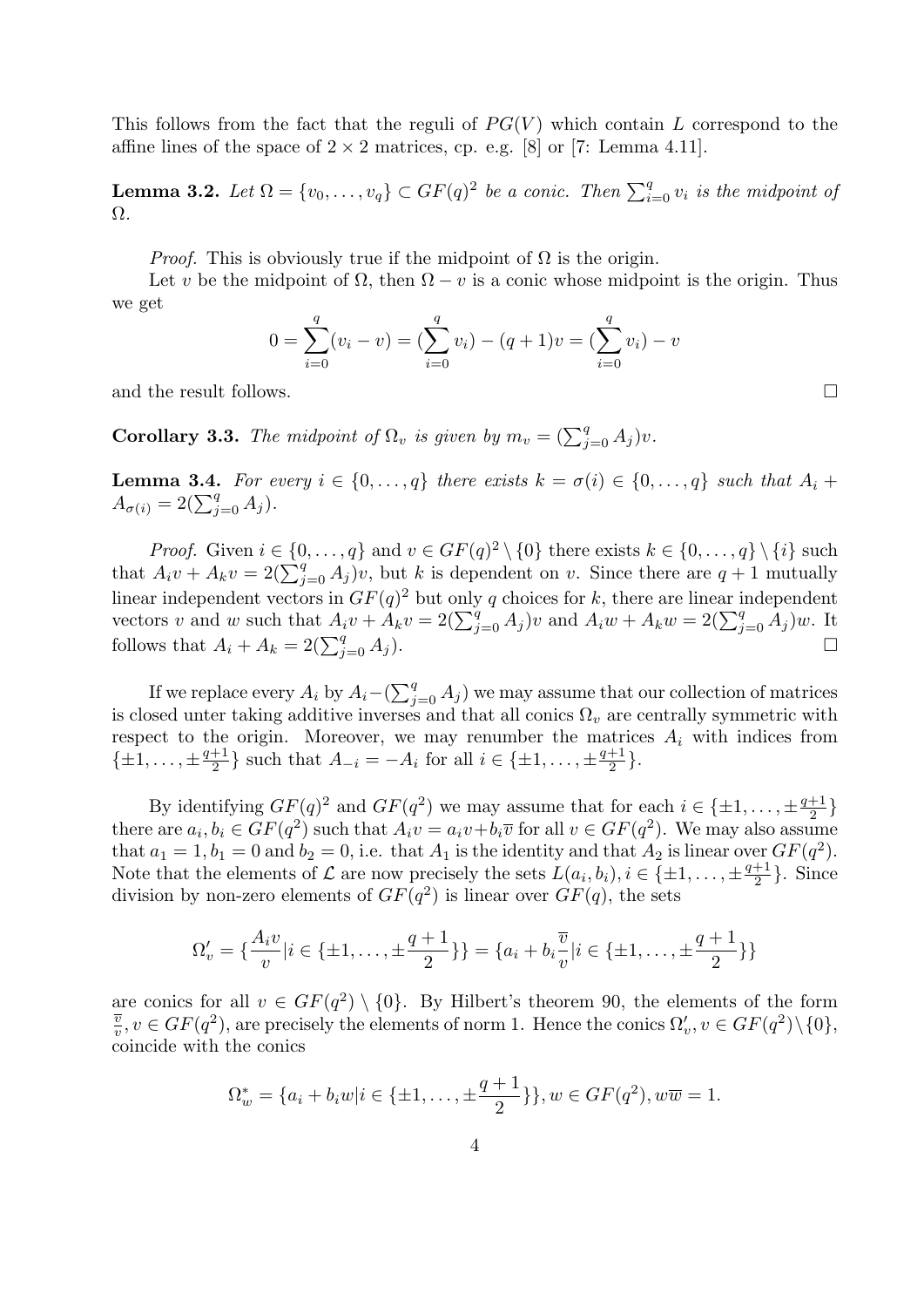Note that each of these conics passes through the four points  $\pm 1$  and  $\pm a_2$ , while the other points are moving on circles.

# Theorem 3.5. Every oval tube of odd order is central.

*Proof.* We have to show that  $b_i = 0$  for  $i \in {\pm 1, ..., \pm \frac{q+1}{2}}$  $\frac{+1}{2}$ . Since a conic is uniquely determined by five points, it is actually sufficient to show that  $b_i = 0$  for one  $i \in {\{\pm 3, \ldots, \pm \frac{q+1}{2}}}$  $\frac{+1}{2}$ .

If  $q = 3$  there is nothing to prove.

If  $q = 5$ , then the union of the six lines connecting any two of the four points  $\pm 1, \pm a_2$ contains 21 points. The remaining set of 4 points cannot contain a proper circle and hence  $\pm b_3 = 0.$ 

If  $q = 7$ , then the union of the six lines connecting any two of the four points  $\pm 1, \pm a_2$ contains 33 points. The remaining set of 16 points cannot contain four distinct circles since their union contains at least 20 points.

From now on we assume  $q \geq 9$ .

Choose  $i, j \in \{\pm 3, \ldots, \pm \frac{q+1}{2}\}$  $\frac{+1}{2}$ ,  $i \neq \pm j$ , and  $w \in GF(q^2)$  with  $w\overline{w} = 1$ . Put  $x = a_i + b_iw$ and  $y = a_j + b_jw$ .

We are going to apply Pascal's theorem to the hexagon  $\{1, -1, y, -a_2, a_2, x\}$ , which lies on the conic  $\Omega_w^*$ .

The lines  $1 \vee -1$  and  $a_2 \vee -a_2$  intersect in the origin.

The intersection point of the lines  $1 \vee x$  and  $-a_2 \vee y$  is determined by the equation

$$
x + t_1(1 - x) = y + t_2(-a_2 - y), t_1, t_2 \in GF(q).
$$

This yields

$$
t_2 = \frac{x - y + t_1(1 - x)}{-a_2 - y} = \overline{t_2} = \frac{\overline{x} - \overline{y} + t_1(1 - \overline{x})}{-\overline{a_2} - \overline{y}}
$$

and hence

$$
t_1 = \frac{(\overline{x} - \overline{y})(a_2 + y) - (x - y)(\overline{a_2} + \overline{y})}{(1 - x)(\overline{a_2} + \overline{y}) - (1 - \overline{x})(a_2 + y)}.
$$

Similarly, the intersection point of the lines  $a_2 \vee x$  and  $-1 \vee y$  is determined by the equation

$$
x + t_3(a_2 - x) = y + t_4(-1 - y), t_3, t_4 \in GF(q).
$$

This yields

$$
t_3 = \frac{y - x - t_4(1 + y)}{a_2 - x} = \overline{t_3} = \frac{\overline{y} - \overline{x} - t_4(1 + \overline{y})}{\overline{a_2} - \overline{x}}
$$

and hence

$$
t_4 = \frac{(\overline{y} - \overline{x})(a_2 - x) - (y - x)(\overline{a_2} - \overline{x})}{-(1 + y)(\overline{a_2} + \overline{x}) + (1 + \overline{y})(a_2 - x)}.
$$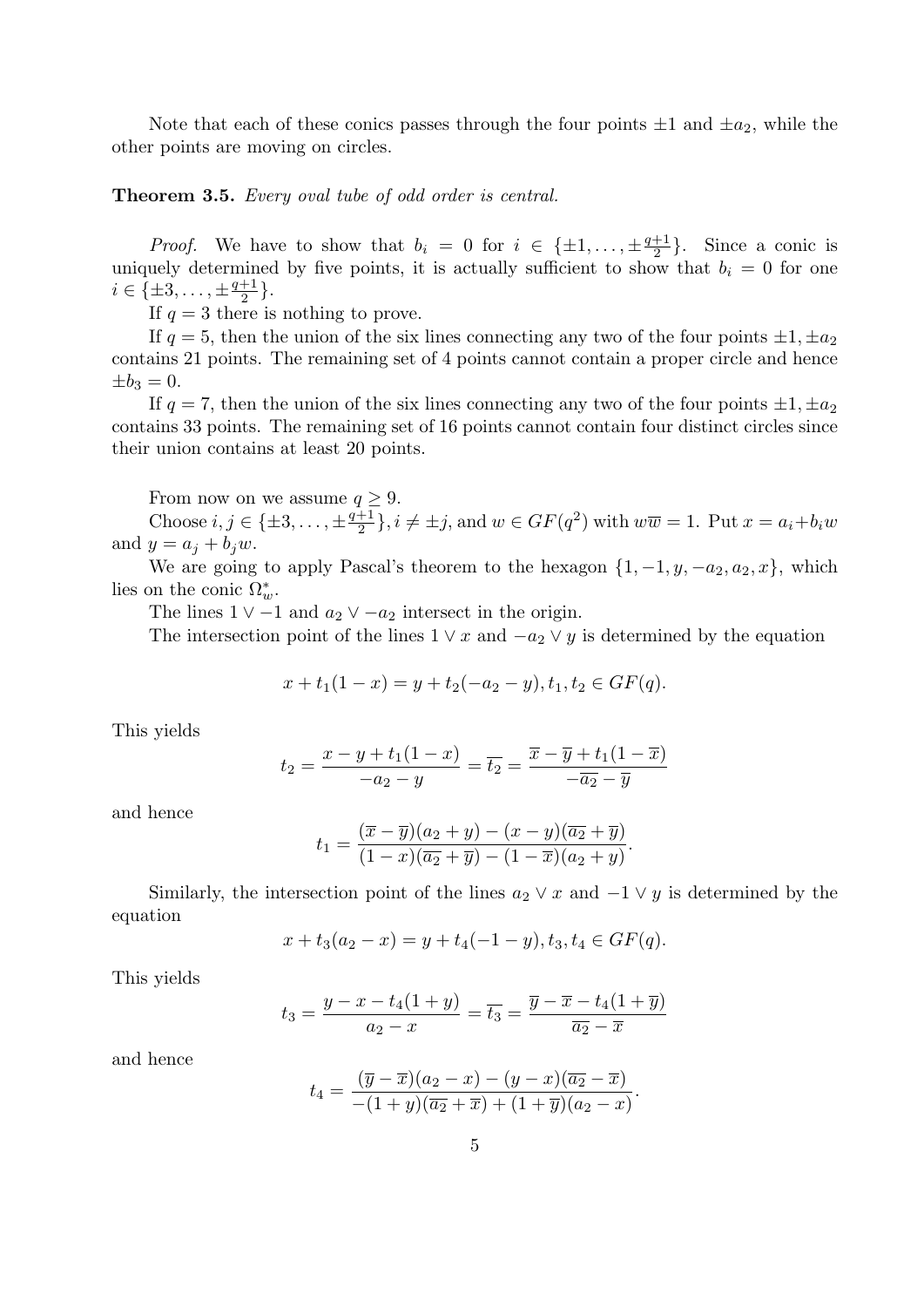Pascal's theorem now says that the line joining the two points  $x + t_1(1 - x)$  and  $y+t_4(-1-y)$  passes through the origin. This is equivalent to the requirement  $\frac{x+t_1(1-x)}{y-t_4(1+y)}$  $GF(q)$ , which is in turn equivalent to

$$
(x+t_1(1-x))\overline{(y-t_4(1+y))} = \overline{(x+t_1(1-x))}(y-t_4(1+y)).
$$
 (\*)

From our computations of  $t_1$  and  $t_4$  we get

$$
x + t_1(1-x) = \frac{x((1-x)(\overline{a_2} + \overline{y}) - (1-\overline{x})(a_2+y)) + (1-x)((\overline{x} - \overline{y})(a_2+y) - (x-y)(\overline{a_2} + \overline{y}))}{(1-x)(\overline{a_2} + \overline{y}) - (1-\overline{x})(a_2+y)}
$$
  

$$
= \frac{(x - (x-y))(1-x)(\overline{a_2} + \overline{y}) + ((1-x)(\overline{x} - \overline{y}) - x(1-\overline{x}))(a_2+y)}{(1-x)(\overline{a_2} + \overline{y}) - (1-\overline{x})(a_2+y)}
$$
  

$$
= \frac{y(1-x)(\overline{a_2} + \overline{y}) + (\overline{x} - x - (1-x)\overline{y})(a_2+y)}{(1-x)(\overline{a_2} + \overline{y}) - (1-\overline{x})(a_2+y)}
$$
  

$$
= \frac{(\overline{x} - x)(a_2+y) + y(1-x)\overline{a_2} - (1-x)\overline{y}a_2}{(1-x)(\overline{a_2} + \overline{y}) - (1-\overline{x})(a_2+y)}
$$

and

$$
y - t_4(1 + y) = \frac{y(-(1 + y)(\overline{a_2} - \overline{x}) + (1 + \overline{y})(a_2 - x)) - (1 + y)((\overline{y} - \overline{x})(a_2 - x) - (y - x)(\overline{a_2} - \overline{x}))}{-(1 + y)(\overline{a_2} - \overline{x}) + (1 + \overline{y})(a_2 - x)}
$$
  
= 
$$
\frac{(-y + (y - x))(1 + y)(\overline{a_2} - \overline{x}) + (-(1 + y)(\overline{y} - \overline{x}) + y(1 + \overline{y}))(a_2 - x)}{-(1 + y)(\overline{a_2} - \overline{x}) + (1 + \overline{y})(a_2 - x)}
$$
  
= 
$$
\frac{-x(1 + y)(\overline{a_2} - \overline{x}) + (y - \overline{y} + (1 + y)\overline{x})(a_2 - x)}{-(1 + y)(\overline{a_2} - \overline{x}) + (1 + \overline{y})(a_2 - x)}
$$
  
= 
$$
\frac{(y - \overline{y})(a_2 - x) - x(1 + y)\overline{a_2} + (1 + y)\overline{x}a_2}{-(1 + y)(\overline{a_2} - \overline{x}) + (1 + \overline{y})(a_2 - x)}
$$

Note that the denominators of the expressions obtained for the points  $y - t_4(1 + y)$  and  $x + t_1(1-x)$  are both skew with respect to the conjugation mapping and hence cancel in equation (∗). This equation now becomes

$$
((\overline{x}-x)(a_2+y)+(x-1)(\overline{y}a_2-y\overline{a_2}))((\overline{y}-y)(\overline{a_2}-\overline{x})+(\overline{y}+1)(x\overline{a_2}-\overline{x}a_2))
$$
  
=  $((x-\overline{x})(\overline{a_2}+\overline{y})+(\overline{x}-1)(y\overline{a_2}-\overline{y}a_2))((y-\overline{y})(a_2-x)+(y+1)(\overline{x}a_2-x\overline{a_2}))$ 

which leads to

$$
(\overline{x}-x)(\overline{y}-y)(a_2+y)(\overline{a_2}-\overline{x})+(x-1)(\overline{y}+1)(\overline{y}a_2-y\overline{a_2})(x\overline{a_2}-\overline{x}a_2) + (\overline{x}-x)(\overline{y}+1)(a_2+y)(x\overline{a_2}-\overline{x}a_2)+(x-1)(\overline{y}-y)(\overline{a_2}-\overline{x})(\overline{y}a_2-y\overline{a_2}) = (x-\overline{x})(y-\overline{y})(\overline{a_2}+\overline{y})(a_2-x)+(\overline{x}-1)(y+1)(y\overline{a_2}-\overline{y}a_2)(\overline{x}a_2-x\overline{a_2}) + (x-\overline{x})(y+1)(\overline{a_2}+\overline{y})(\overline{x}a_2-x\overline{a_2})+(\overline{x}-1)(y-\overline{y})(a_2-x)(y\overline{a_2}-\overline{y}a_2).
$$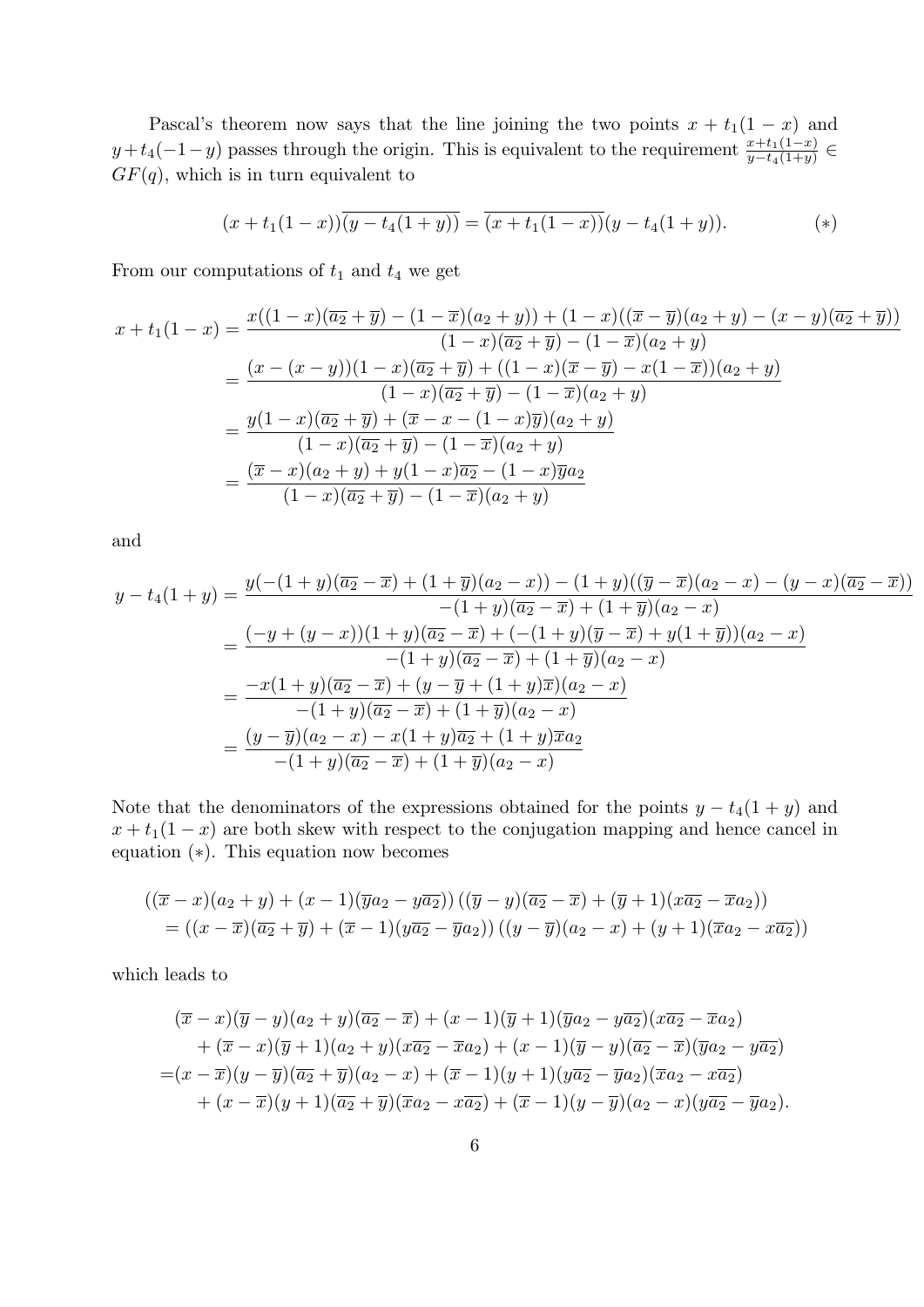Subtracting the right hand side from the left yields

$$
0 = (\overline{x} - x)(\overline{y} - y)(y\overline{a_2} - a_2\overline{x} - y\overline{x} - \overline{y}a_2 + \overline{a_2}x + \overline{y}x)
$$
  
+  $(\overline{y}a_2 - y\overline{a_2})(x\overline{a_2} - \overline{x}a_2)(x\overline{y} + x - \overline{y} - \overline{x}y - \overline{x} + y)$   
+  $(\overline{x} - x)(x\overline{a_2} - \overline{x}a_2)(\overline{y}a_2 + a_2 + y - y\overline{a_2} - \overline{a_2} - \overline{y})$   
+  $(\overline{y} - y)(\overline{y}a_2 - y\overline{a_2})(x\overline{a_2} - \overline{a_2} + \overline{x} - \overline{x}a_2 + a_2 - x)$   
=  $(\overline{x} - x)(\overline{y} - y)(\overline{y}x - y\overline{x}) + (\overline{x} - x)(\overline{y} - y)(\overline{a_2}x - a_2\overline{x}) + (\overline{x} - x)(\overline{y} - y)(y\overline{a_2} - \overline{y}a_2)$   
+  $(\overline{y}a_2 - y\overline{a_2})(x\overline{a_2} - \overline{x}a_2)(x\overline{y} - \overline{x}y) + (\overline{y}a_2 - y\overline{a_2})(x\overline{a_2} - \overline{x}a_2)(x - \overline{x} + y - \overline{y})$   
+  $(\overline{x} - x)(x\overline{a_2} - \overline{x}a_2)(y - \overline{y}) + (\overline{x} - x)(x\overline{a_2} - \overline{x}a_2)(\overline{y}a_2 - y\overline{a_2}) + (\overline{x} - x)(x\overline{a_2} - \overline{x}a_2)(a_2 - \overline{a_2})$   
+  $(\overline{y} - y)(\overline{y}a_2 - y\overline{a_2})(\overline{x} - x) + (\overline{y} - y)(\overline{y}a_2 - y\overline{a_2})(x\overline{a_2} - \overline{x}a_2) + (\overline{y} - y$ 

Since  $x = a_i + b_i w$  and  $y = a_j + b_j w$  the last expression is a polynomial  $P(w, \overline{w})$  of degree 3 in w and  $\overline{w}$ . Since  $w\overline{w} = 1$  the term  $P(w,\overline{w})w^3$  is a polynomial of degree 6 in w. This polynomial has at least the  $q + 1$  elements  $w \in GF(q^2)$  with  $w\overline{w} = 1$  as zeroes, and so all coefficients are zero since  $q \geq 9$ . We have

$$
\overline{x} - x = -b_i w + \overline{a_i} - a_i + \overline{b_i w},
$$
  
\n
$$
\overline{y} - y = -b_j w + \overline{a_j} - a_j + \overline{b_j w},
$$
  
\n
$$
\overline{y}x - y\overline{x} = (\overline{a_j} + \overline{b_j w})(a_i + b_i w) - (a_j + b_j w)(\overline{a_i} + \overline{b_i w})
$$
  
\n
$$
= (\overline{a_j}b_i - b_j\overline{a_i})w + \overline{a_j}a_i + \overline{b_j}b_i - a_j\overline{a_i} - b_j\overline{b_i} + (\overline{b_j}a_i - a_j\overline{b_i})\overline{w},
$$
  
\n
$$
x\overline{a_2} - \overline{x}a_2 = (a_i + b_i w)\overline{a_2} - (\overline{a_i} + \overline{b_i w})a_2
$$
  
\n
$$
= b_i\overline{a_2}w + a_i\overline{a_2} - \overline{a_i}a_2 - \overline{b_i}a_2\overline{w},
$$
  
\n
$$
\overline{y}a_2 - y\overline{a_2} = (\overline{a_j} + \overline{b_j w})a_2 - (a_j + b_j w)\overline{a_2}
$$
  
\n
$$
= -b_j\overline{a_2}w + \overline{a_j}a_2 - a_j\overline{a_2} + \overline{b_j}a_2\overline{w}.
$$

For the coefficient of  $w^3$  in  $P(w,\overline{w})$  we get

$$
(-b_i)(-b_j)(\overline{a_j}b_i - b_j\overline{a_i}) + (-b_j\overline{a_2})(b_i\overline{a_2})(\overline{a_j}b_i - b_j\overline{a_i}) = b_ib_j(\overline{a_j}b_i - b_j\overline{a_i})(1 - \overline{a_2}^2).
$$

If  $b_i = 0$  for at least one  $i \in {\pm 3, \ldots, \pm \frac{q+1}{2}}$  $\frac{+1}{2}$  the theorem is proved. So we may assume that  $b_i \neq 0$  for all  $i \in {\pm 3, \ldots, \pm \frac{q+1}{2}}$  $\frac{+1}{2}$ . Since  $\overline{a_2}^2 \neq 1$  this yields

$$
\overline{a_j}b_i - b_j\overline{a_i} = 0
$$
 for all  $i, j \in \{\pm 3, ..., \pm \frac{q+1}{2}\}, i \neq \pm j$ 

It follows that  $b_i = c\overline{a_i}$  for all  $i \in {\pm 3, ..., \pm \frac{q+1}{2}}$  $\frac{+1}{2}$  for some constant c. For the conics  $\Omega_w^*$ this implies

$$
\Omega_w^* = \{a_i + c\overline{a_i}w | i \in \{\pm 3, ..., \pm \frac{q+1}{2}\}\} \cup \{\pm 1, \pm a_2\} \text{ for all } w \in GF(q^2), w\overline{w} = 1.
$$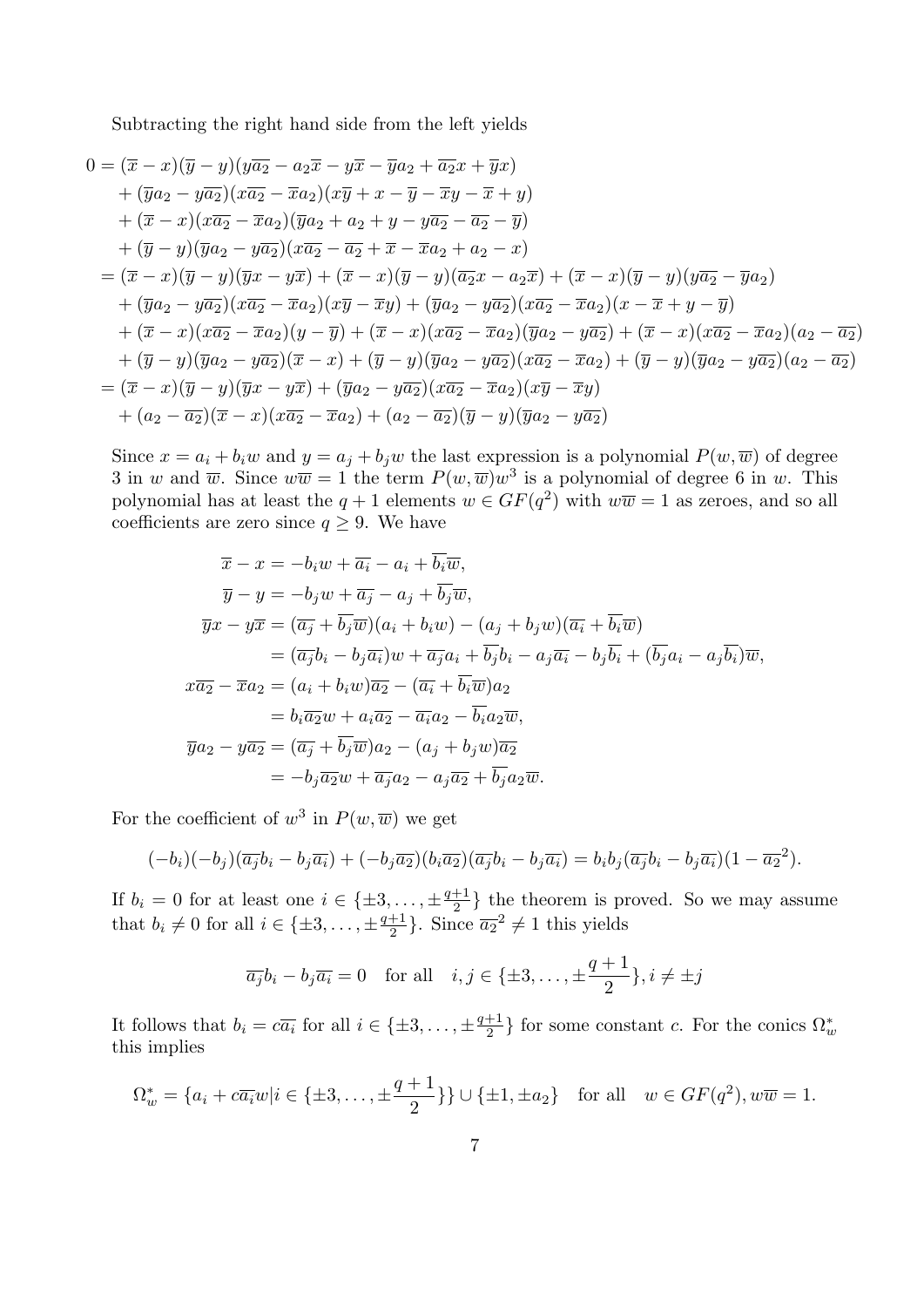Consider now the  $GF(q)$ -linear mapping  $\lambda_w : GF(q^2) \to GF(q^2)$  which maps  $z \in GF(q^2)$ to  $z + cw\overline{z}$ . The inverse of  $\lambda_w$  is given by  $\lambda_w^{-1}(z) = \frac{1}{1-c\overline{c}}(z - cw\overline{z})$ . For each  $w \in$  $GF(q^2), w\overline{w} = 1$  the set

$$
\lambda_w^{-1}(\Omega_w^*) = \{a_i | i \in \{\pm 3, \dots, \pm \frac{q+1}{2}\}\} \cup \{\pm \frac{1-cw}{1-c\overline{c}}, \pm \frac{a_2-cw\overline{a_2}}{1-c\overline{c}}\}
$$

is a conic in the affine plane  $GF(q^2)$ . Since  $q \geq 9$  these conics are all the same and hence  $1 - cw$  and  $a_2 - cw\overline{a_2}$  are independent of w. It follows that  $c = 0$  and hence  $b_i = 0$  for all  $i \in {\pm 3, \ldots, \pm \frac{q+1}{2}}$ 2 }.

**Theorem 3.6.** Let q be odd. Let  $b \in GF(q^2)$  with  $b\overline{b} \neq 1$  and set  $\mathcal{L}(b) = \{L(w+b\overline{w},0)|w \in$  $GF(q^2), w\overline{w} = 1$ . Then  $\mathcal{T}(b) = \{L, \mathcal{L}(b)\}\$ is an oval tube of  $PG(V)$ . Every oval tube of  $PG(3, q)$  is projectively equivalent to some  $T(b)$ . The tubes  $T(b_1)$  and  $T(b_2)$  are projectively equivalent if and only  $b_2 = b_1 c^2$ ,  $b_2 = b_1^{-1}$  $\overline{b}_1^{-1}c^2, b_2 = \overline{b}_1c^2$  or  $b_2 = \overline{b}_1^{-1}$  $c_1^{-1}c^2$  for some  $c \in GF(q^2)$ with  $c\bar{c} = 1$ . If  $q \equiv 3 \mod 4$  there are precisely  $\frac{3q-1}{4}$  equivalence classes of oval tubes and if  $q \equiv 1 \mod 4$  there are  $\frac{3q-3}{4}$  equivalence classes.  $\mathcal{T}(b)$  is a quadric tube if and only if  $b=0.$ 

Proof. By Theorem 3.5 we know that every oval tube is projectively equivalent to an oval tube  $\mathcal{T} = \{L, \mathcal{L}\}\$  which has axis  $L = \{0\} \times GF(q^2)\$  and is contained in the regular spread  $\mathcal{B} = \{L\} \cup \{L(m, 0) | m \in GF(q^2)\}.$  We also know that the set  $\Omega = \{m \in$  $GF(q^2)|L(m,0) \in \mathcal{L}$  is a conic in the affine plane  $GF(q^2)$ , and we may assume that this conic is centered at the origin. It follows that there are  $a, b \in GF(q^2)$  with  $a\overline{a} \neq b\overline{b}$  such that  $\Omega = \Omega(a, b) = \{az + b\overline{z} | z \in GF(q^2), z\overline{z} = 1\}.$  Let the corresponding tube be called  $\mathcal{T}(a, b)$ . Note that a and b are not uniquely determined by  $\Omega$ , but that  $\Omega(a, b) = \Omega(ac, b\overline{c})$  $\Omega(b\overline{c},ac)$ , and hence also  $\mathcal{T}(a,b)=\mathcal{T}(ac,b\overline{c})=\mathcal{T}(b\overline{c},ac)$ , for all  $c\in GF(q^2), c\overline{c}=1$ .

From now on we assume that  $\mathcal{T} = \mathcal{T}(a, b)$  is not the quadric tube, i.e that  $a \neq$  $0 \neq b$ . Then B is the only regular spread which contains T. It follows that two such tubes are projectively equivalent if and only if one is mapped onto the other by a  $GF(q)$ linear mapping of the vector space  $GF(q^2)^2$  which fixes the spread  $\beta$  and the lines L and  $L(0,0)$ . These linear mappings are of the form  $A(d_1, d_2) : (z, w) \mapsto (d_1z, d_2w)$  or  $B(d_1, d_2) : (z, w) \mapsto (d_1 \overline{z}, d_2 \overline{w}), d_1, d_2 \in GF(q^2), d_1 \neq 0 \neq d_2$ . A short calculation shows that  $A(d_1, d_2)$  and  $B(d_1, d_2)$  map  $\mathcal{T}(a, b)$  to  $\mathcal{T}(da, db)$  and  $\mathcal{T}(d\overline{b}, d\overline{a})$ , respectively, where  $d=\frac{d_2}{d_1}$  $\frac{d_2}{d_1}$ . It follows that  $\mathcal{T}(a, b)$  is projectively equivalent to  $\mathcal{T}(1, \frac{b}{a})$  $\frac{b}{a}$ ) =  $\mathcal{T}(\frac{b}{a})$  $\frac{b}{a}$ ).

Assume now that  $\mathcal{T}(b_1)$  and  $\mathcal{T}(b_2), b_1 \neq 0 \neq b_2$ , are projectively equivalent. Then we get that  $(1, b_2)$  is equal to one of  $(dc, db_1\bar{c})$ ,  $(db_1\bar{c}, dc)$ ,  $(d\bar{b}_1c, d\bar{c})$  or  $(d\bar{c}, d\bar{b}_1c)$  for some  $c, d \in GF(q^2), c\overline{c} = 1, d \neq 0$ . These four cases lead to  $b_2 = b_1 \overline{c}^2, b_2 = b_1^{-1}$  $b_1^{-1}c^2, b_2 = \overline{b}_1^{-1}$  $v_1^{-1}\overline{c}^2$  or  $b_2 = \overline{b}_1 c^2$ , respectively.

It remains to determine the number of isomorphism classes.

This is essentially the problem of counting the orbits of a group of order  $2(q + 1)$ acting on the set  $M = \{b \in GF(q^2) | 0 \neq b\overline{b} \neq 1\}$ , which contains  $(q + 1)(q - 2)$  elements. The group consists of the following mappings

(i)  $b \mapsto bc^2, c\overline{c} = 1,$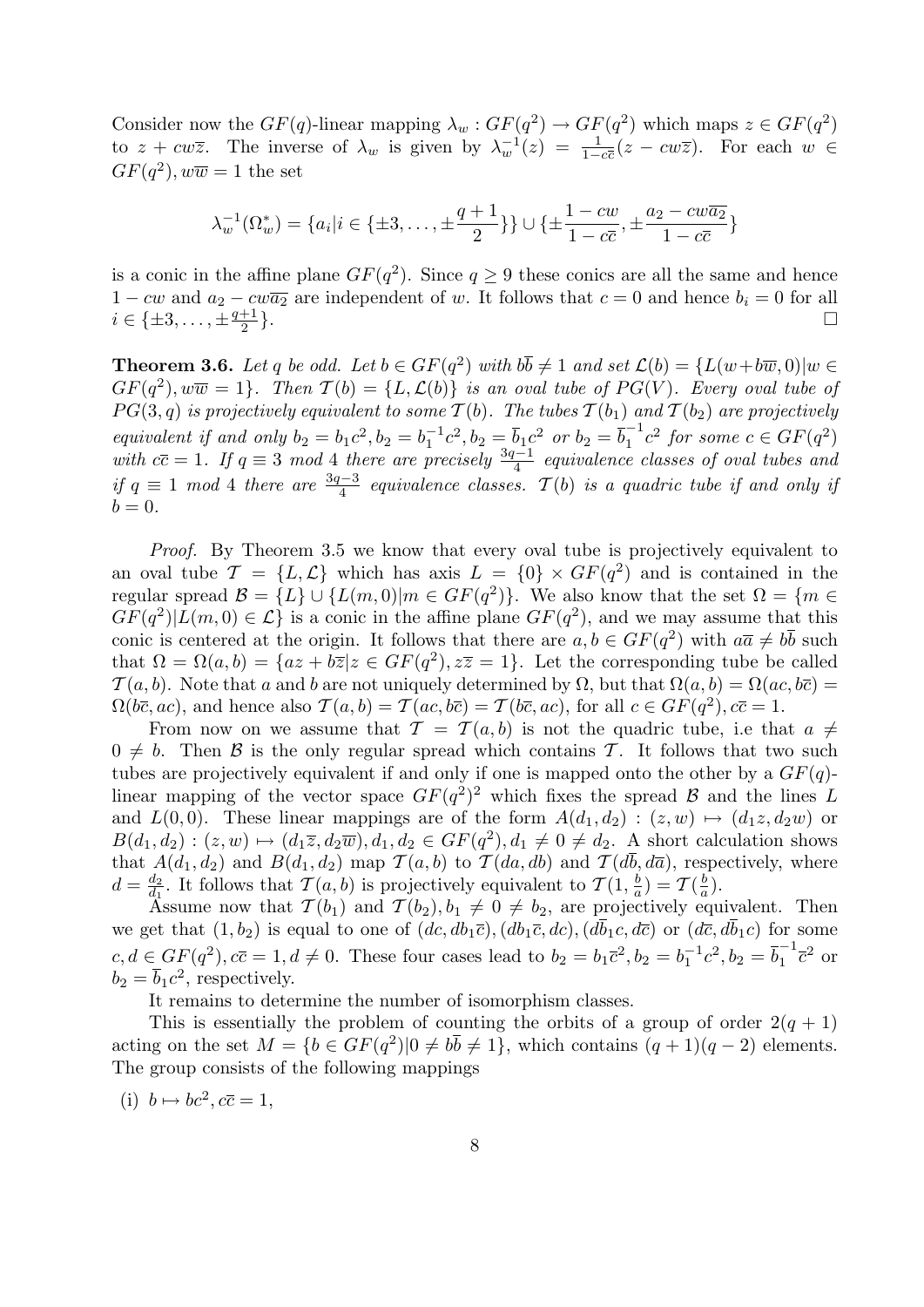- (ii)  $b \mapsto b^{-1}c^2, c\overline{c} = 1,$
- (iii)  $b \mapsto \overline{b}^{-1}c^2, c\overline{c} = 1,$
- (iv)  $b \mapsto \overline{b}c^2, c\overline{c} = 1.$

Since  $b\overline{b} \neq 1$  the mappings of type (ii) have no fixed points, and so the dihedral group of order  $q + 1$  which comprises the mappings of type (i) and (ii) acts freely on M. So the stabilizer of any point contains at most two elements.

Assume that a mapping of type (iii) fixes  $b \in M$ , then we get  $b\overline{b} = c^2$ . Since  $1 \neq b\overline{b} \in$  $GF(q)$  and  $c\overline{c} = 1$  this yields  $b\overline{b} = -1 = c^2$ . The equation  $c^2 = -1$  has a solution with  $c\overline{c} = 1$  if and only if  $4|q+1$ . In this case there are precisely  $q+1$  elements of M which have a mapping of type (iii) in their stabilizer.

Assume now that a mapping of type (iv) fixes a point  $b \in M$ , then we get  $\frac{b}{b} = c^2$  with  $c\overline{c} = 1$ . There are precisely  $\frac{(q+1)(q-1)}{2}$  elements  $b \in GF(q^2) \setminus \{0\}$  for which this equation has a solution, but those with  $b\overline{b} = 1$  are among them. So there are  $\frac{(q+1)(q-3)}{2}$  elements of M which have a mapping of type (iv) in their stabilizer.

Now we can count as follows. If  $q \equiv 3 \mod 4$  there are  $q + 1 + \frac{(q+1)(q-3)}{2} = \frac{(q+1)(q-1)}{2}$ elements with a stabilizer of order 2 and hence  $(q + 1)(q - 2) - \frac{(q+1)(q-1)}{2} = \frac{(q+1)(q-1)}{2}$  $\frac{\sqrt{q-1}}{2} = \frac{(q+1)(q-3)}{2}$ 2 elements with trivial stabilizer. The number of orbits thus becomes

$$
\frac{\frac{(q+1)(q-1)}{2}}{(q+1)} + \frac{\frac{(q+1)(q-3)}{2}}{2(q+1)} = \frac{3q-5}{4}.
$$

Taking into account the quadric tube we have to add one to this number and so we have 3q−1  $\frac{1}{4}$  equivalence classes of oval tubes.

If  $q \equiv 1 \mod 4$  a similar computation shows that there are  $\frac{3q-3}{4}$  equivalence classes.  $\Box$ 

**Remarks 3.7.** a) If  $q \equiv 1 \mod 4$  it is possible to construct a system of representatives for the projective equivalence classes of oval tubes as follows. Choose an element  $\mu \in$  $GF(q^2) \setminus GF(q)$  with  $\mu^2 \in GF(q)$ . Then every oval tube is equivalent to some  $\mathcal{T}(b)$  with  $b \in \overline{GF(q)} \setminus {\pm 1} \cup \mu \cdot GF(q)$ . If  $b \in GF(q) \setminus {\{0, \pm 1\}}$  there are two representatives, namely b and  $b^{-1}$ , and if  $b \in \mu \cdot GF(q) \setminus \{0\}$  there are four, namely  $b, -b = \overline{b}, b^{-1}$  and  $-b^{-1} = \overline{b}^{-1}$ . If  $q \equiv 3 \mod 4$  there seems to be no obvious choice for a system of representatives.

b) Our classification is in fact equivalent to the classification of the conics in the affine plane under the group of similarities.

c) In principle, it is also possible to classify tubes up to equivalence under  $P\Gamma L(4, q)$ . The field automorphisms just act in their standard way on M.

**Lemma 3.8.** Let  $\Omega$  be a subset of the Miquelian inverse plane  $I(q)$ , q odd, and assume that there are two distinct points a, b of  $I(q)$  such that  $\Omega$  is a conic in the affine planes  $I(q)_a$  and  $I(q)_b$ . Then  $\Omega$  is a circle of  $I(q)$ .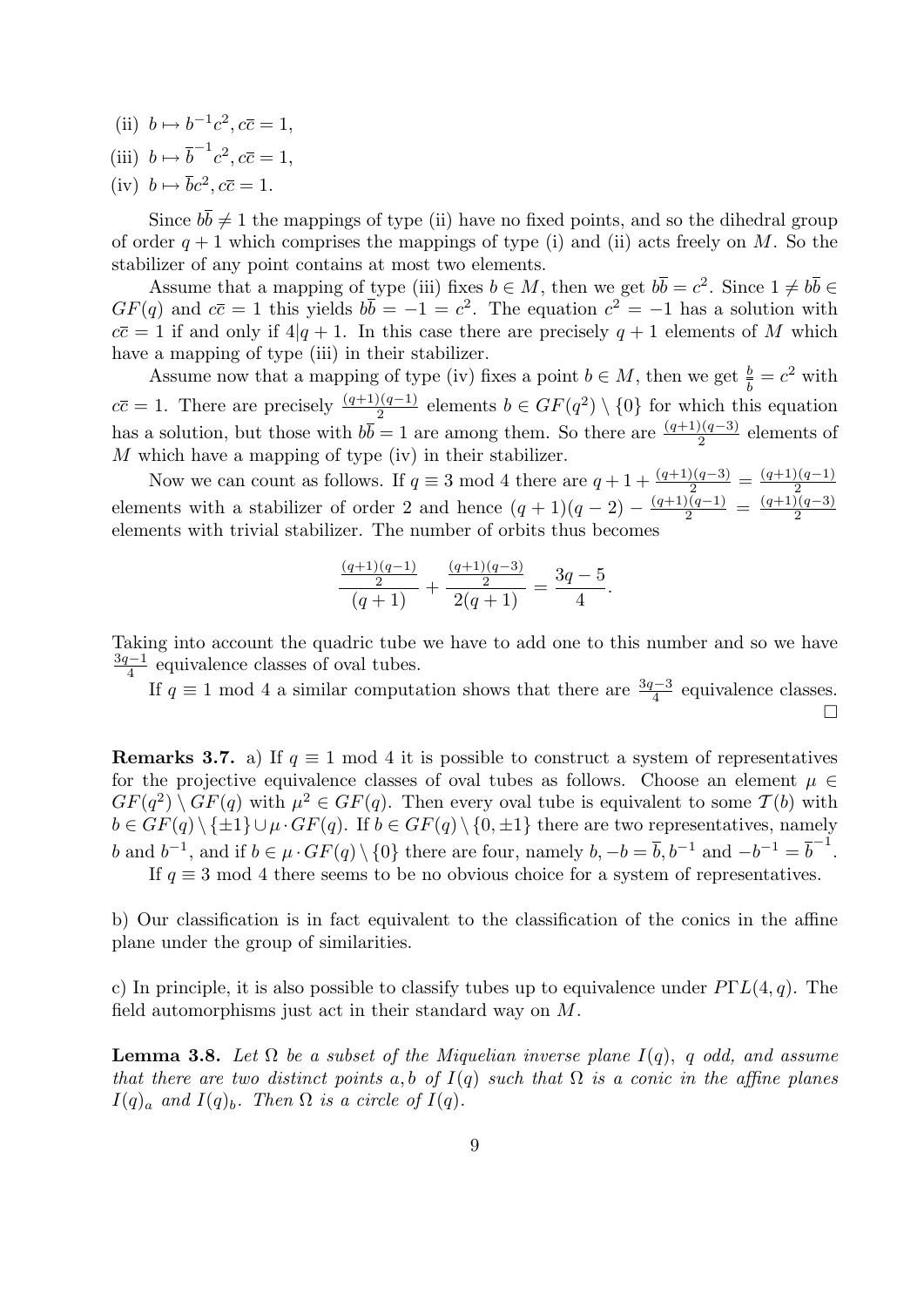*Proof.* We may identify  $I(q)_a$  with the affine plane  $GF(q)^2$  and we may assume that  $b = (0, 0)$ . The conics in the affine plane which do not pass through b are the sets  $\{(x, y) \in$  $GF(q)^{2}|a_{11}x^{2}+2a_{12}xy+a_{22}y^{2}+b_{1}x+b_{2}y+c=0\}$  for  $a_{ij},b_{i},c \in GF(q), c \neq 0, a_{12}^{2}-a_{11}a_{22}$ a nonsquare in  $GF(q)$ .

We may also fix a nonsquare  $\rho$  in  $GF(q)$  such that  $I(q)$  is the inversive plane associated with the field extension  $GF(q)[x]/(x^2-\varrho)$ :  $GF(q)$ . Then the circles are precisely the conics with  $a_{12} = 0$  and  $a_{22} = -\varrho a_{11}$ . The mapping  $\sigma : I(q) \to I(q)$  which exchanges a and b and maps  $(x, y) \neq (0, 0)$  to  $(\frac{x}{x^2 - \rho y^2}, \frac{y}{x^2 - \rho y^2})$  is an involutorial automorphism of  $I(q)$ .

It is sufficient to show that if  $\Omega$  and  $\sigma(\Omega)$  are both conics in  $GF(q)^2 \setminus \{(0,0)\},$  then  $\Omega$  is a circle.

Assume that

$$
\Omega = \{(x, y) \in GF(q)^2 | a_{11}x^2 + 2a_{12}xy + a_{22}y^2 + b_1x + b_2y + c = 0\},\
$$

then we get

$$
\sigma(\Omega) = \{(x, y) \in GF(q)^2 | a_{11}x^2 + 2a_{12}xy + a_{22}y^2 + (b_1x + b_2y)(x^2 - \varrho y^2) + c(x^2 - \varrho y^2)^2 = 0\}.
$$

This set is a conic if and only if the polynomial

$$
a_{11}x^2 + 2a_{12}xy + a_{22}y^2 + (b_1x + b_2y + c(x^2 - \rho y^2))(x^2 - \rho y^2)
$$

is a product of two polynomials of degree 2. Since this polynomial contains no terms of degree 0 and 1, one of the factors must be the polynomial  $a_{11}x^2 + 2a_{12}xy + a_{22}y^2$ . It follows that  $a_{11}x^2 + 2a_{12}xy + a_{22}y^2$  divides  $x^2 - \rho y^2$  and hence  $a_{12} = 0$  and  $a_{22} = -\rho a_{11}$ , i.e.  $\Omega$  is a circle.

Proposition 3.9. An oval tube of odd order which has more than one axis is isomorphic to the quadric tube.

*Proof.* Let  $\mathcal{T} = \{L, \mathcal{L}\}\$ be an oval tube and let L' be a line of  $PG(3, q)$  such that  $\{L', \mathcal{L}\}\)$  is also an oval tube.

If  $\mathcal T$  is not the quadric tube then the regular spread containing  $\mathcal L$  is uniquely determined. It follows that  $L'$  is also contained in this spread. Since the lines of this regular spread and the reguli contained in it form a model for the inversive plane  $I(q)$  the result now follows from the preceding lemma.

This proposition yields the following characterization of reguli in  $PG(3, q)$ .

**Corollary 3.10.** Let L be a collection of  $q + 1$  mutually skew lines in  $PG(3, q)$ , q odd. Assume that there are two distinct lines  $L_1, L_2 \notin \mathcal{L}$  such that each line which intersects  $L_1$ or  $L_2$  meets at most two distinct lines of  $\mathcal{L}$ . Then  $\mathcal{L}$  is a regulus.